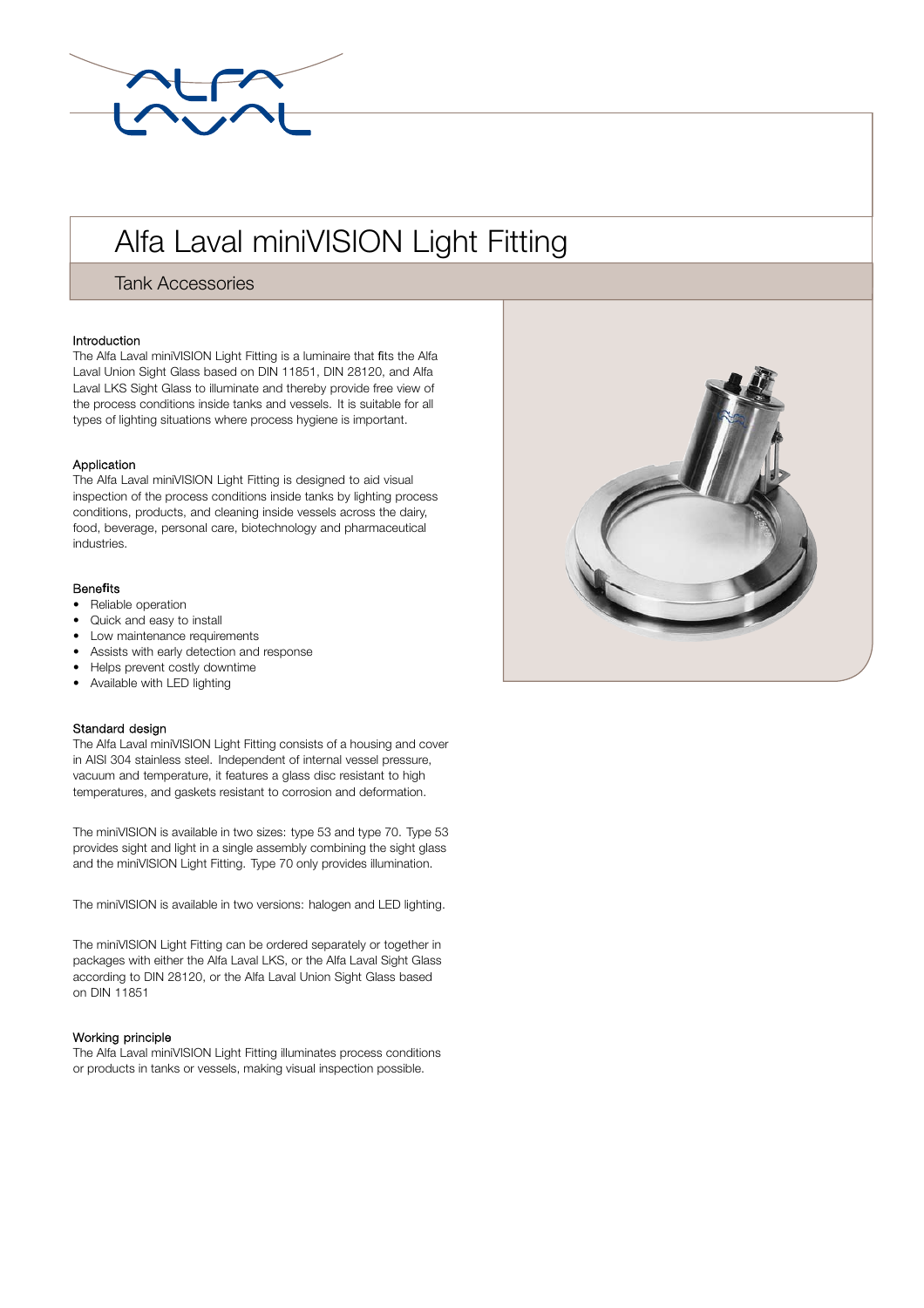## TECHNICAL DATA

| Cable gland:      | Pg 9                 |
|-------------------|----------------------|
| Supply voltage:   | AC or DC             |
| Terminal voltage: | 24 V                 |
|                   |                      |
| Power:            |                      |
| <b>Type 53:</b>   | 20 or 50 Watt        |
| <b>Type 70:</b>   | 50 Watt              |
|                   |                      |
|                   |                      |
| Max. current:     | 4.2 A                |
| <b>Bulb</b>       | Halogen              |
| Lamp sockets:     | 2-pin                |
|                   | Socket G4 (20W)      |
|                   | Socket GY 6.35 (50W) |
| Protection class: | IP 65                |

# PHYSICAL DATA

| Materials                |                                                |
|--------------------------|------------------------------------------------|
| cover<br>'ISIN<br>`<br>a | $\cap$<br>$\triangle$<br>30 IZ<br>ישוי<br>,,,, |
|                          |                                                |

#### Installation

The luminaire is normally mounted by means of its fixation elements, suitably slotted to take a fixing bolt M4. This bolt fits a drilled and tapped hole in the cover flange of Sight Glass acc. to DIN 28120 as well as in the grooved collar nut of a screwed sight glass (LKS or Union Sight Glass based on DIN 11851).

The very small dimensions of miniVISION type 53 enable sight and light in one assembly, still providing a high lighting power. It is possible to change the bulbs without having to demount the bolted-on luminaire.

Note! In case of repeated use of miniVISION type 53 within a short period, the temperature raise of the housing has to be observed.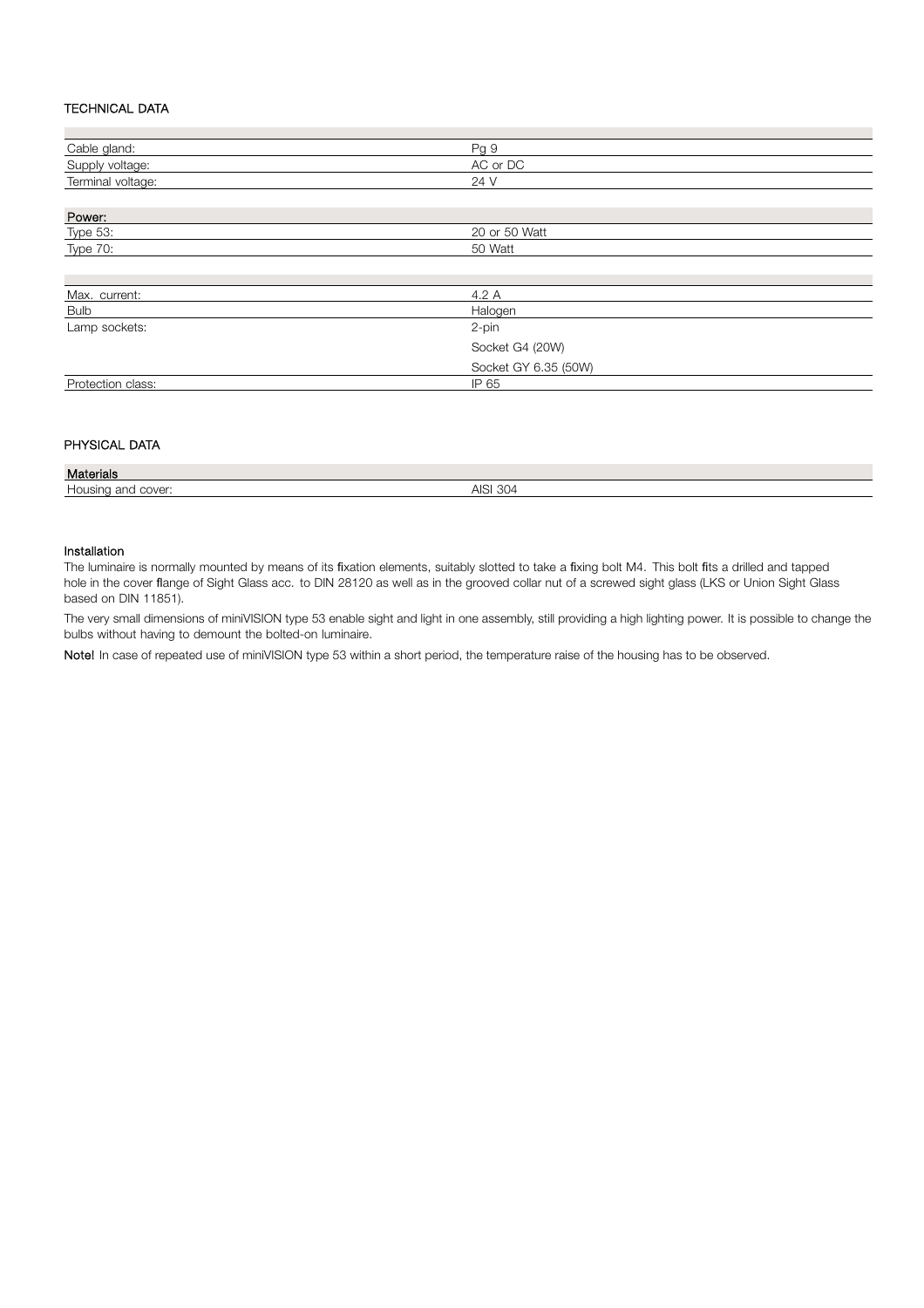Dimensions (mm) miniVISION Light Fitting type 53 with push button.



Sight glass LKS 78 and 120 with miniVISION type 53.



|                    |    |    |    |    |    | Weight |
|--------------------|----|----|----|----|----|--------|
| <b>LKS</b><br>size | Α  | в  | С  | D  | E  | (kg)   |
| 78                 | 90 | 53 | 48 | 79 | 73 | 0.30   |
| 120                | 90 | 53 | 69 | 72 | 73 | 0.30   |

# Sight glass LKS 105 with miniVISION type 53.



Sight Glass acc. to DIN 28120 with miniVISION type 53.



|     |    |    |     |     |    | Weight |
|-----|----|----|-----|-----|----|--------|
| DΝ  |    | в  |     |     |    | (kg)   |
| Inr | 90 | 53 |     | 90  | 70 | .30    |
| 125 | 90 | 53 | ĸ   | 9ſ. | 70 | .30    |
| 150 | 90 | 53 | -12 | 90  | 73 | 0.30   |

Union Sight Glass based on DIN 11851 with miniVISION type 53.



|     |    |    |    |    |    | Weight |
|-----|----|----|----|----|----|--------|
| DΝ  |    | в  |    |    |    | (kg)   |
| 65  | 90 | 53 | 39 |    | 79 | 0.30   |
| loc | 9С | 53 | ь  | 70 | 72 | 0.30   |
| 125 | 90 | 53 | 69 | 72 | 73 | 0.30   |